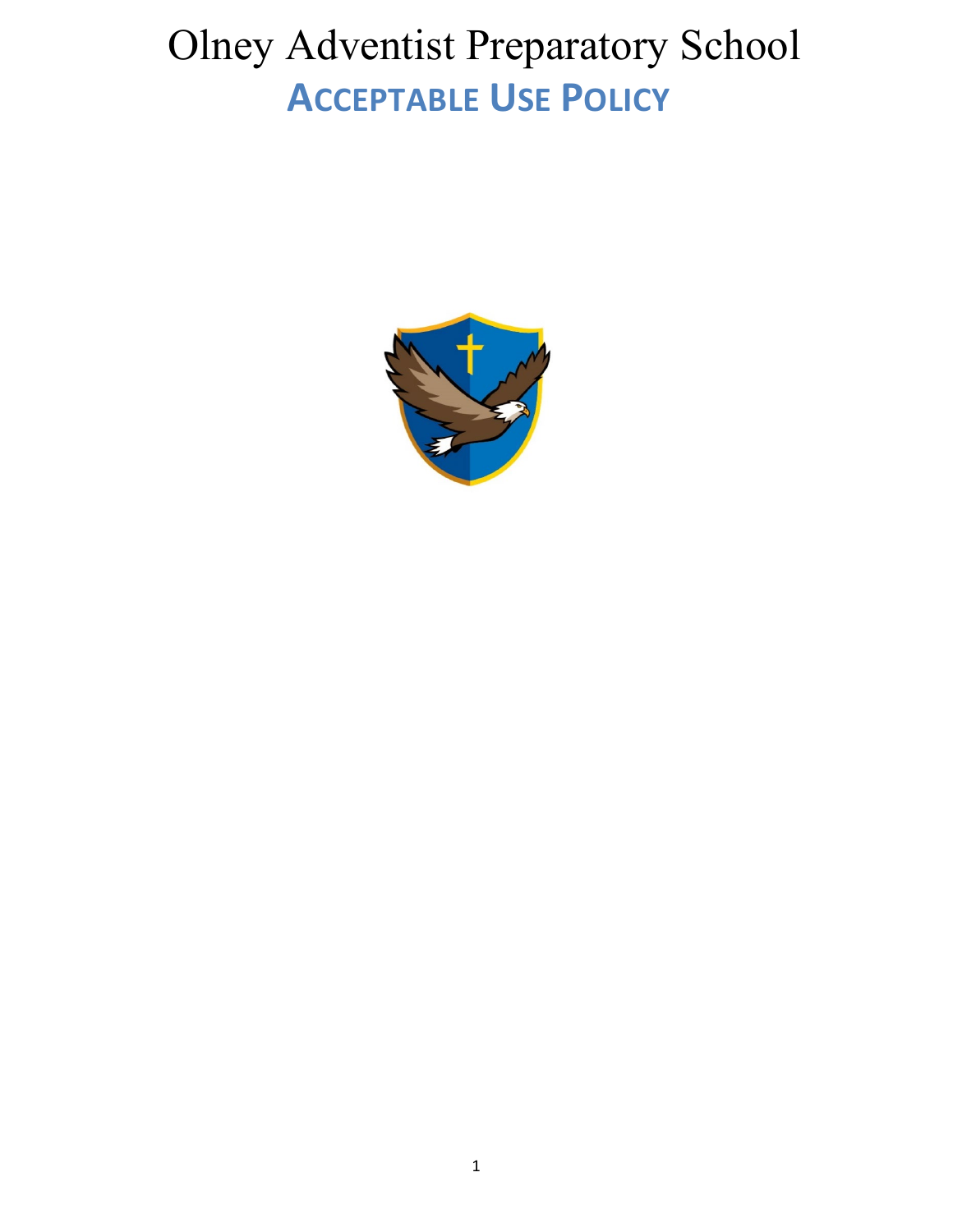# Acceptable Use Policy

### **1.0 Overview**

Olney Adventist Preparatory School (hereafter referred to as OAPS or School) provides access to modern information technology in support of its mission to promote excellence and achievement across its mission areas of education and service. The OAPS Computer Network (the "APSNet") is for the educational and professional use of OAPS students, staff and others as noted in this document.

OAPS' intentions for publishing an Acceptable Use Policy are not to impose restrictions that are contrary to OAP's established culture of openness, trust and integrity. OAPS is committed to protecting our students, employees, partners, and the school from illegal or damaging actions by individuals, either knowingly or unknowingly.

We seek to protect the privilege of using the school's computing systems and software, including its internal and external data networks, for all members of the School community, by safeguarding the institution's information technology resources against harm and illegal actions. Consequently, it is important for users to behave in a responsible, ethical, and legal manner.

Effective security is a team effort involving the participation and support of every user who interacts with OAPS information and/or information systems. It is the responsibility of every computer user to know these guidelines, and to conduct their activities in an ethical, courteous, and legal manner.

OAPS reserves the right to add, delete or modify any provision of this Acceptable Use Policy at any time without notice.

### **2.0 Purpose**

The purpose of this policy is to outline the acceptable use of computer resources at OAPS. These rules are in place to protect the faculty and students of OAPS and to promote the ethical and appropriate use of OAPS's computing facilities and resources. Inappropriate use exposes OAPS to risks including virus attacks, compromise of network systems and services, and legal issues. These policies shall not be construed as a waiver of the rights of the school nor shall they conflict with applicable acts of law.

Users may not under any circumstances transfer or confer these privileges to other individuals. OAPS expects all parents/guardians to engage in teaching their children about responsible use of the Internet. The school will regularly monitor student's Internet usage. Students and staff will be provided with training in the area of Internet safety.

### **3.0 Scope**

This policy applies to students, faculty, contractors, consultants, temporaries, and other workers at OAPS, including all personnel affiliated with third parties. This policy applies to all equipment that is owned, leased, and/or used at any OAPS facility.

2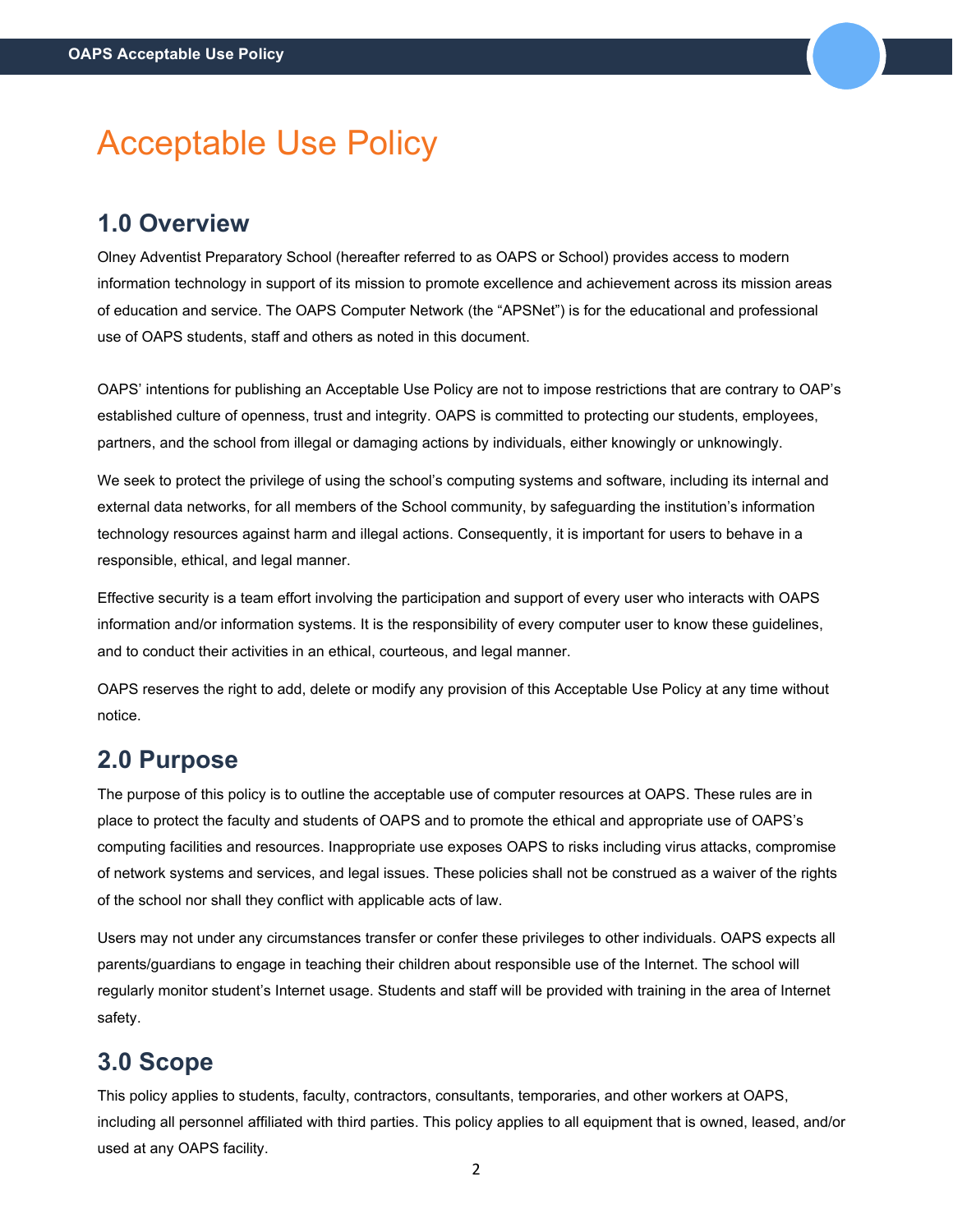### **4.0 Audience and Agreement**

All users of OAPS Computing systems must read, understand, and comply with the policies outlined in this document as well as any related policies, standards, guidelines and procedures established by OAPS management. BY USING ANY OAPS COMPUTER SYTEM, USERS AGREE THAT THEY WILL COMPLY WITH THESE POLICIES.

### **4.0 Policy**

#### **4.1 General Use and Ownership**

1. The use of OAPS's resources is a privilege, not a right, and is granted under the conditions of appropriate usage as stated in this policy. While OAPS's respects legitimate privacy interests within appropriate limits, users should be aware that the data they create on the school systems remains the property of OAPS.

In exceptional circumstances, and to assist in troubleshooting and resolving system problems, OAPS reserves the right to search, inspect, and review any and all communications transmitted through the school's communications systems, including communications records of any kind the School stores with a third party storage vendor.

- 2. Users are responsible for exercising good judgment regarding the reasonableness of personal use. If there is any uncertainty, employees should consult management.
- 3. OAPS requires that any sensitive or confidential information must be encrypted. Please consult the Acceptable Encryption Use Policy as needed to determine appropriate encryption methods.
- 4. Users are prohibited from revealing any OAPS confidential and proprietary information or any other material covered by OAPS's Confidential Information Policy.
- 5. Because of the need to protect OAPS's network, management cannot guarantee the confidentiality of information stored on any network device belonging to OAPS. For security and network maintenance purposes, authorized individuals within OAPS may monitor equipment, systems and network traffic at any time.
- 6. OAPS reserves the right to audit networks and systems on a periodic basis to ensure compliance with this policy.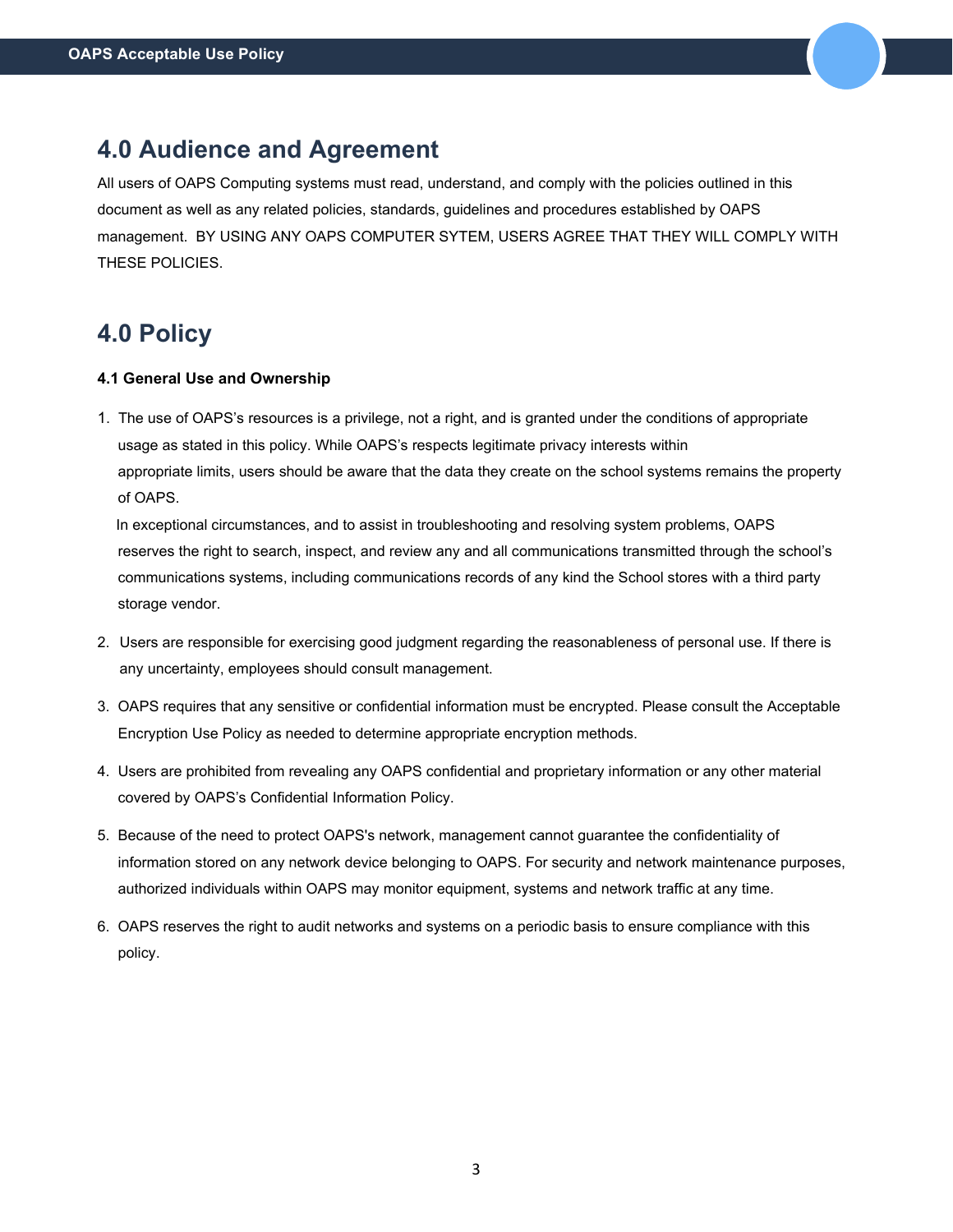#### **4.2 Security and Proprietary Information**

7. Information stored on OAPS systems should be classified as either confidential or not confidential. Examples of confidential information include but are not limited to:

School financial and budget data, employee and student information, and other sensitive data. Employees should take all necessary steps to prevent unauthorized access to this information.

#### **4.3 User Responsibilities**

- 8. Keep passwords secure and do not share accounts. Authorized users are responsible for the security of their passwords and accounts. System level passwords should be changed quarterly; user level passwords should be changed at least every six months. Consult the Secure Password Policy for the guidelines and best practices on the creation of strong passwords.
- 9. All laptops, desktops, and mobile devices should be secured with a password-protected screensaver with the automatic activation feature set at 10 minutes or less, or by logging-off when the device will be left unattended for 5 minutes or more.
- 10. Users will adhere to the Bring Your Own Device Policy when using personal computing devices through or attached to the school network.
- 11. Postings by employees from an OAPS email address to web sites should contain a disclaimer stating that the opinions expressed are strictly their own and not necessarily those of School management, unless posting is in the course of duties.
- 12. All Internet capable devices that are connected to APSNet, whether owned by the employee or OAPS, shall be running approved virus-scanning software with a current virus database.
- 13. Users must use extreme caution when opening e-mail attachments received from unknown senders, which may contain viruses, e-mail bombs, or Trojan horse code.
- 14. Use caution on the Internet. Users are advised that OAPS does not assume responsibility for the contents of outside or third-party networks.
- 15. Users are responsible for backing up their own data.
- 16. Students may only access social media (for example: Facebook, Instagram) on School devices or using School resources when under the direct supervision of a teacher who is using it for educational purposes.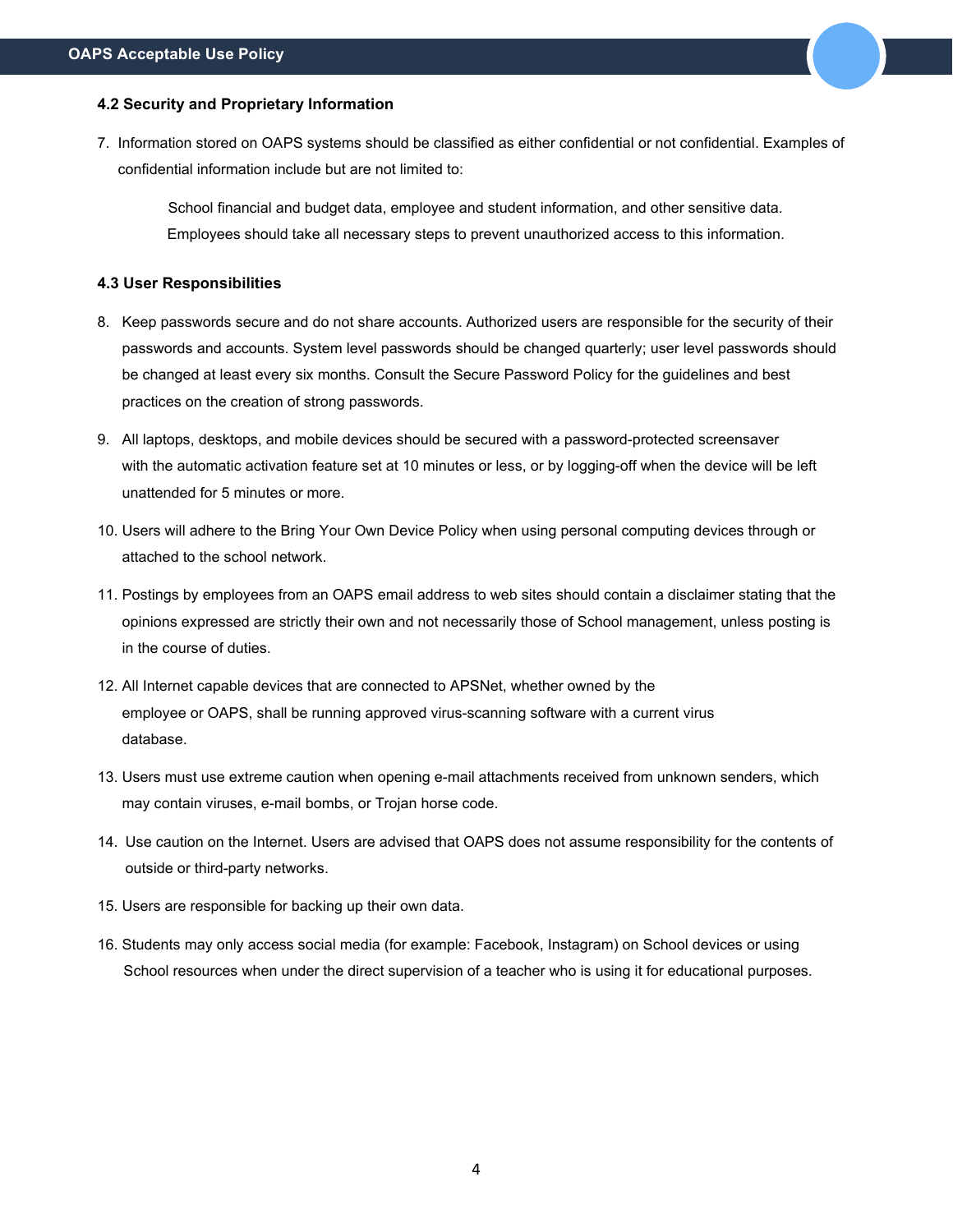#### **4.4. Unacceptable Use**

The following activities are, in general, prohibited.

Under no circumstances is a user authorized to engage in any activity that is illegal under local, state, federal or international law while utilizing OAPS resources. Users shall not engage in any activities that may harm or tarnish the image, reputation, and/or goodwill of OAPS and/or any of its students and employees. Users are also prohibited from making any discriminatory, disparaging, defamatory, or harassing comments.

The lists below are by no means exhaustive, but attempt to provide a framework for activities which fall into the category of unacceptable use.

#### **4.4.1 System and Network Activities**

The following activities are strictly prohibited, with no exceptions:

- 17. Unauthorized copying of copyrighted material including, but not limited to, digitization and distribution of photographs from magazines, books or other copyrighted sources, copyrighted music, and the installation of any copyrighted software for which OAPS or the user does not have an active license is strictly prohibited.
- 18. Downloading or installing software, games, music, or audio/video without authorization.
- 19. Use of OAPS computers or networks for any illegal purpose, including, but not limited to the use of computers or the network in violation of federal, state or local laws regarding such subjects as obscenity, pornography, child pornography, hate communications, discriminatory harassment, or criminal activity.
- 20. Use of passwords or loopholes in computer networks to damage or obtain extra computer resources, take resources from another user, gain unauthorized access to resources or otherwise make use of computing resources for which proper authorization has not been given.
- 21. Introduction of malicious programs into the network or computing devices (e.g., viruses, worms, Trojan horses, e-mail bombs, etc.).
- 22. User shall not reveal account password to others or allow use of your account by others. This includes family, friends, and other household members.
- 23. Using an OAPS computing asset to actively engage in procuring or transmitting material that is in violation of sexual harassment or hostile workplace laws.
- 24. Using the OAPS network for commercial activity.
- 25. Executing any form of network monitoring which will intercept data not intended for the user's device, unless this activity is a part of the normal job/duty.
- 26. Circumventing user authentication or security.
- 27. Interfering with or denying service to any user (for example, denial of service attack).
- 28. Use of software or Web sites that attempt to hide Internet activity for the purpose of evading school content filters and monitoring.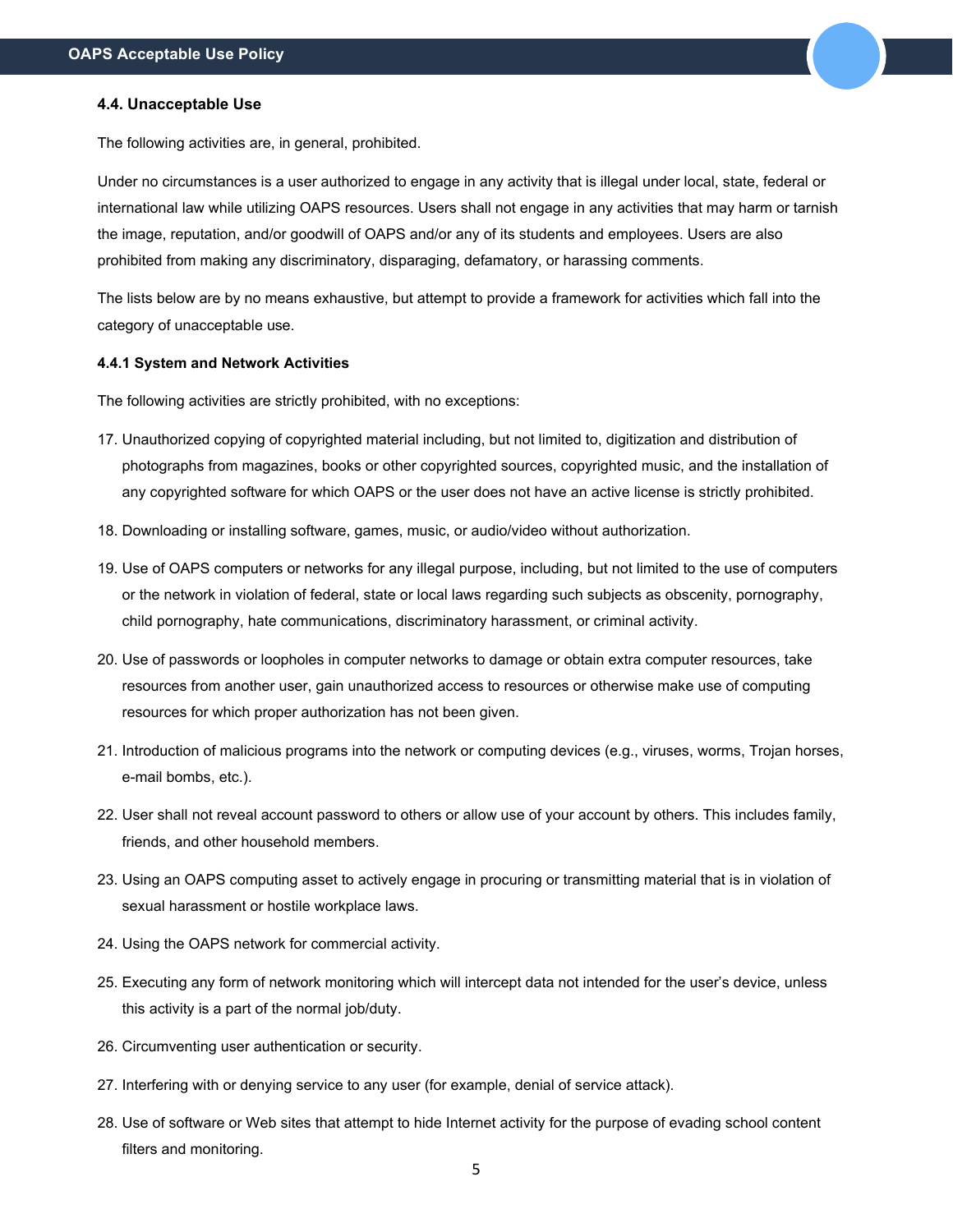#### **4.4.2 Email and Communications Activities**

- 29. Sending unsolicited email messages, including the sending of "junk mail" or other advertising material to individuals who did not specifically request such material (email spam).
- 30. Any form of harassment.
- 31. Creating or forwarding "chain letters", "Ponzi" or other "pyramid" schemes of any type.
- 32. Harassing or cyber-bullying another person. Harassment is persistently acting in a manner that distresses or annoys another person.

### **5.0 Enforcement**

Any user found to have violated this policy may lose the privilege to access ASPNet. Any employee found to have violated this policy may be subject to disciplinary action, up to and including termination of employment. If a student violates this policy, privileges may be terminated, and the appropriate disciplinary action shall be applied up to and including, meeting with parents and administration, suspension, or expulsion, depending on the severity of the offense.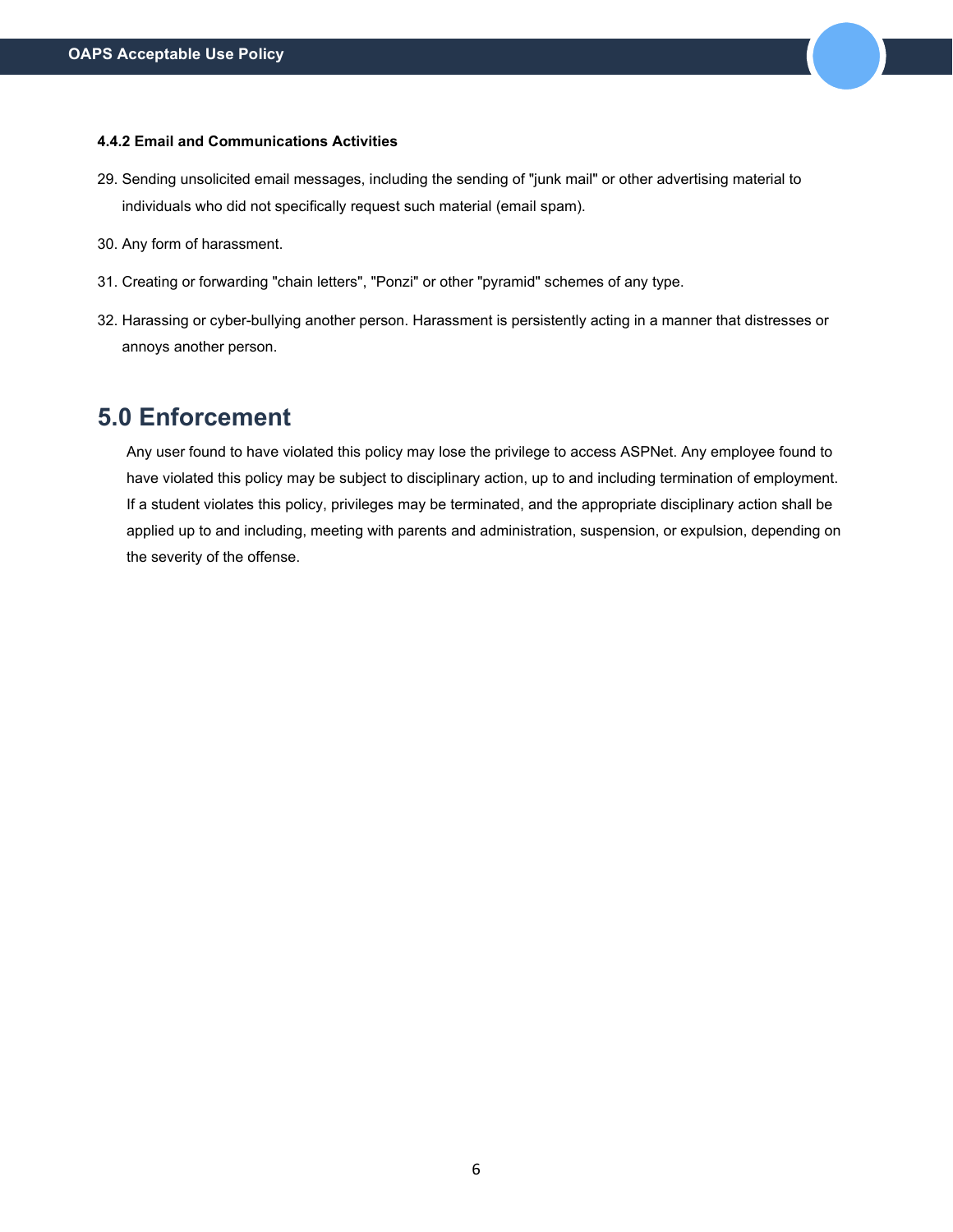### **6.0 Definitions**

**APSNet (OAPS computers and network facilities)** - Local Area Network (LAN)-related systems, including but not limited to computer equipment, mobile devices, printers, software, operating systems, storage media, network accounts, electronic mail, and related services are the property of OAPS. These systems are to be used in serving the interests of the school—its students, staff, and community members—in the course of normal operations.

**Cyber-bullying** - The use of information and communication technologies to support deliberate, repeated, and hostile behavior by an individual or group intended to harm others.

**Email Bomb** - In Internet usage, an e-mail bomb is a form of net abuse consisting of sending huge volumes of email to an address in an attempt to overflow the mailbox or overwhelm the server where the email address is hosted in a denial-of-service attack.

**Encryption** - Conversion of data into a form, called a cipher text, which cannot be easily understood by unauthorized people.

**Content filtering** -Technique used to restrict or limit access to specific data, information, and web sites.

**Internet** - Global system of interconnected computer networks that use the standard Internet Protocol Suite (TCP/IP) to serve billions of users.

**Malware**: Malicious software designed to disrupt the normal activities of a computing device in order to steal resources or data.

**Local Area Network (LAN)** - Computer network is a system in which computers are connected to share information and resources.

**Removable media** - Any electronic device that can be detached from the computing device. This includes but is not limited to, memory sticks, flash drives, portable music players (such as iPods), DVDs, CDs, WIFI, and Bluetooth.`

**Sensitive or Confidential data** - Includes but is not limited to personal and/or financial data of OAPS, employees, and students; federally protected data such as FERPA and HIPAA; passwords and other data considered to be protected by OAPS management.

**Spam**: The sending of unauthorized and/or unsolicited electronic mass mailings.

**Trojan horse**: Malware that appears to perform a desirable function, however instead facilitates unauthorized access of the user's computer system.

**User** - Refers to OAPS employees, including teaching staff, guests, consultants, contractors, administrative staff, students, custodians, and any other individuals that use the schools' computer resources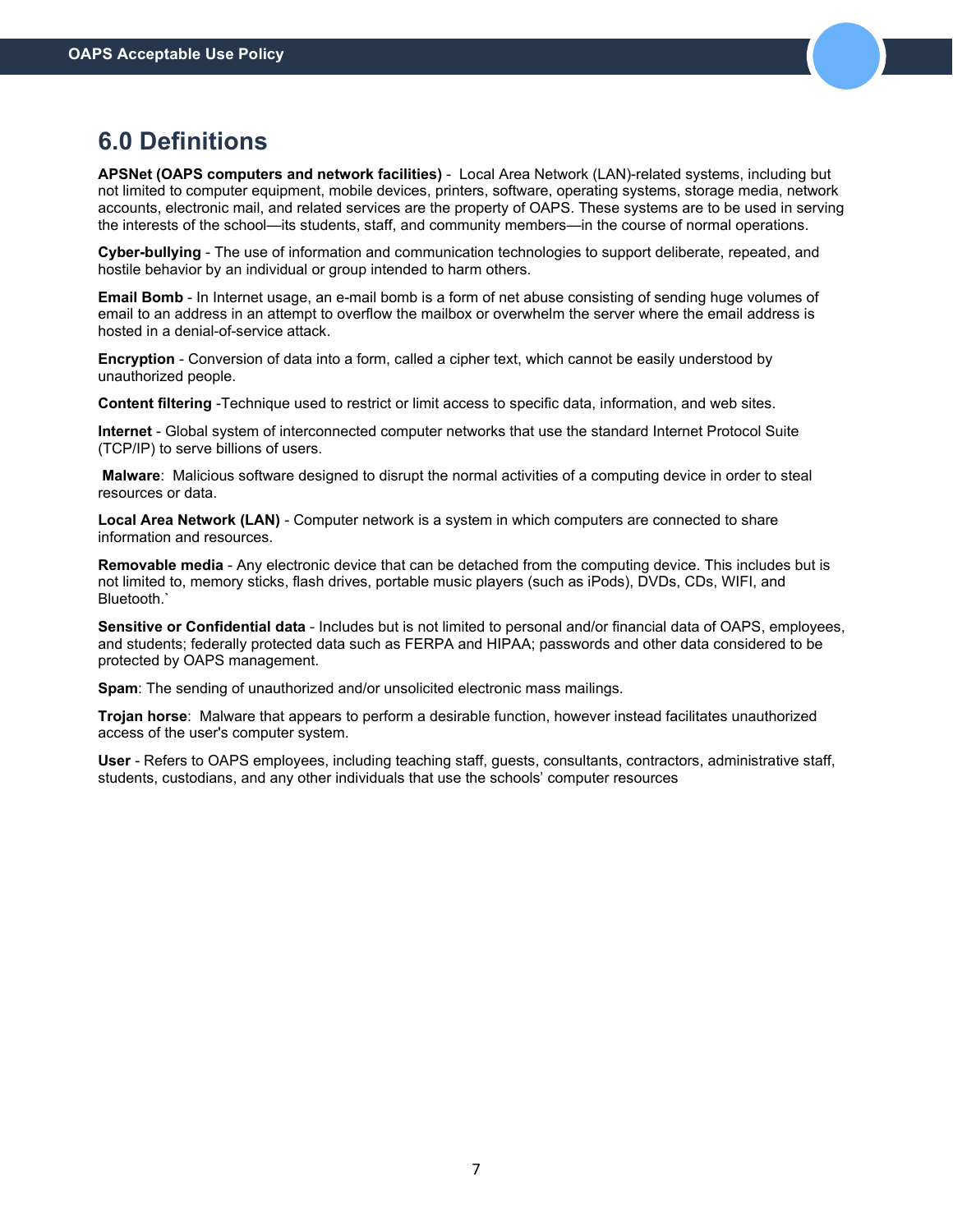

## **Parental Permission Form and User Agreement**

*As a parent or guardian of a student at Olney Adventist Preparatory School, I have read the attached information about the appropriate use of computers at the school and I understand this agreement will be kept on file at the school.* 

| Parent Name (Please print): |  |
|-----------------------------|--|
| Parent Signature:           |  |
| Date:                       |  |

*As a user of Olney Adventist Preparatory School's computers and computer network, I agree to comply with the attached stated rules and guidelines. I will use the equipment and network in a constructive manner.* Student Name (please print): \_\_\_\_\_\_\_\_\_\_\_\_\_\_\_\_\_\_\_\_\_\_\_\_\_\_\_\_\_\_\_\_\_\_\_\_\_\_\_\_\_\_\_\_\_\_\_\_\_\_\_\_\_\_\_\_\_\_\_\_\_\_\_\_\_\_ Student Signature: \_\_\_\_\_\_\_\_\_\_\_\_\_\_\_\_\_\_\_\_\_\_\_\_\_\_\_\_\_\_\_\_\_\_\_\_\_\_\_\_\_\_\_\_\_\_\_\_\_\_\_\_\_\_\_\_\_\_\_\_\_\_\_\_\_\_\_\_\_\_\_\_\_\_ Date: \_\_\_\_\_\_\_\_\_\_\_\_\_\_\_\_\_\_\_\_\_\_\_\_\_\_\_\_\_\_\_\_\_\_\_\_\_\_\_\_\_\_\_\_\_\_\_\_\_\_\_\_\_\_\_\_\_\_\_\_\_\_\_\_\_\_\_\_\_\_\_\_\_\_\_\_\_\_\_\_\_\_\_\_\_